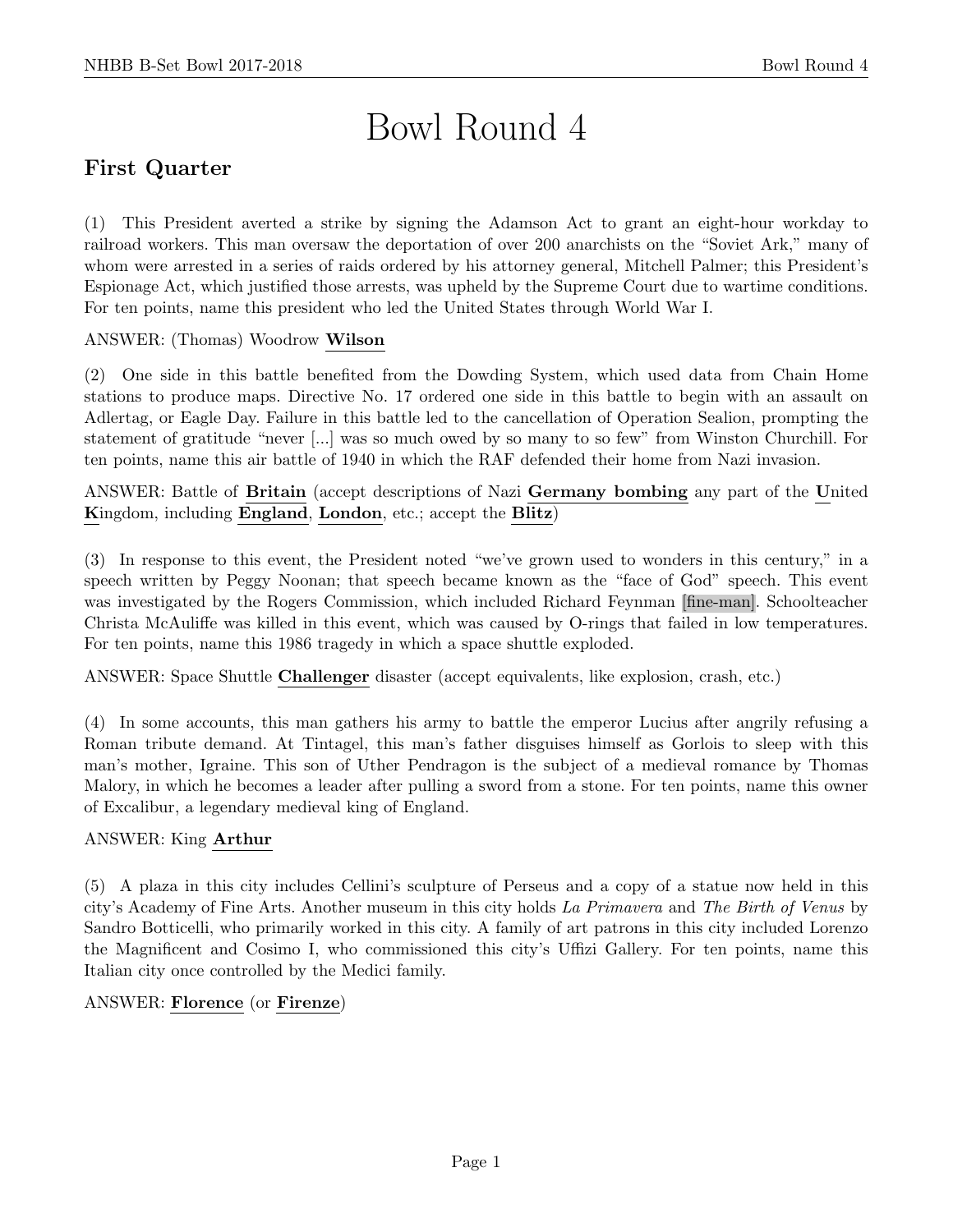(6) This man beat Congressman William Stanbery with a hickory cane on Pennsylvania Avenue after Stanbery suggested that this man had defrauded Native Americans. To avoid paying fees from the resulting trial, this politician fled to Mexico, where he later led the Texan Army at the Battle of San Jacinto and captured Santa Anna. For ten points, name this Texas politician, the namesake of the most populous city in Texas.

### ANSWER: Sam Houston

(7) A 2003 court case ruled that Job Charnock was not the founder of this city. Lord Curzon created a monument in this city's Dalhousie Square to commemorate an incident, of which John Zephaniah Howell wrote an account of brutalities committed in Fort William by the Nawab of Bengal. 146 prisoners were locked in a cell in this city, in which only 23 survived the conditions. British prisoners were kept in the "Black Hole" of, for ten points, what capital of West Bengal in eastern India?

ANSWER: Kolkata (accept Calcutta; accept additional information relating to the Black Hole of Calcutta or Kolkata after "Curzon" is mentioned)

(8) A building designed by this man, Wardenclyffe, was the focus of a 2012 preservation effort led by the webcomic The Oatmeal. David Bowie portrayed this real-life person in the 2006 film The Prestige. This man's development of a system licensed by George Westinghouse led to a vicious conflict with Thomas Edison, who championed a competing system involving direct current. For ten points, name this Serbian-American scientist and inventor who names a coil that produces AC electricity.

#### ANSWER: Nikola Tesla

(9) Edouard Drumont condemned the victim of this event in his newspaper La Libre Parole. This event concerned a document called the Bordereau, which had been forged by Major Henry. Ferdinand Esterázy's role in this event was discovered by Georges Picquart a year after its initial suspect was imprisoned on Devil's Island. Émile Zola wrote the letter  $J'accuse$  as a response to, for ten points, what 1890s affair in which a Jewish French army officer was falsely imprisoned for treason?

#### ANSWER: Dreyfus Affair

(10) The unveiling of this structure's design led James Webb and Ross Perot to withdraw support, with Perot controversially insulting its architect as an "eggroll." An opponent of this structure called it a "gash of shame," as its design emulates the shape of a closed wound. Frederick Hart's Three Soldiers overlooks this memorial, of which visitors often create crayon rubbings. Maya Lin designed, for ten points, what memorial that lists the name of servicemen who died in a Southeast Asian War?

ANSWER: Vietnam Veterans Memorial (accept descriptions of the Vietnam War memorial; accept descriptions of the Vietnam Wall)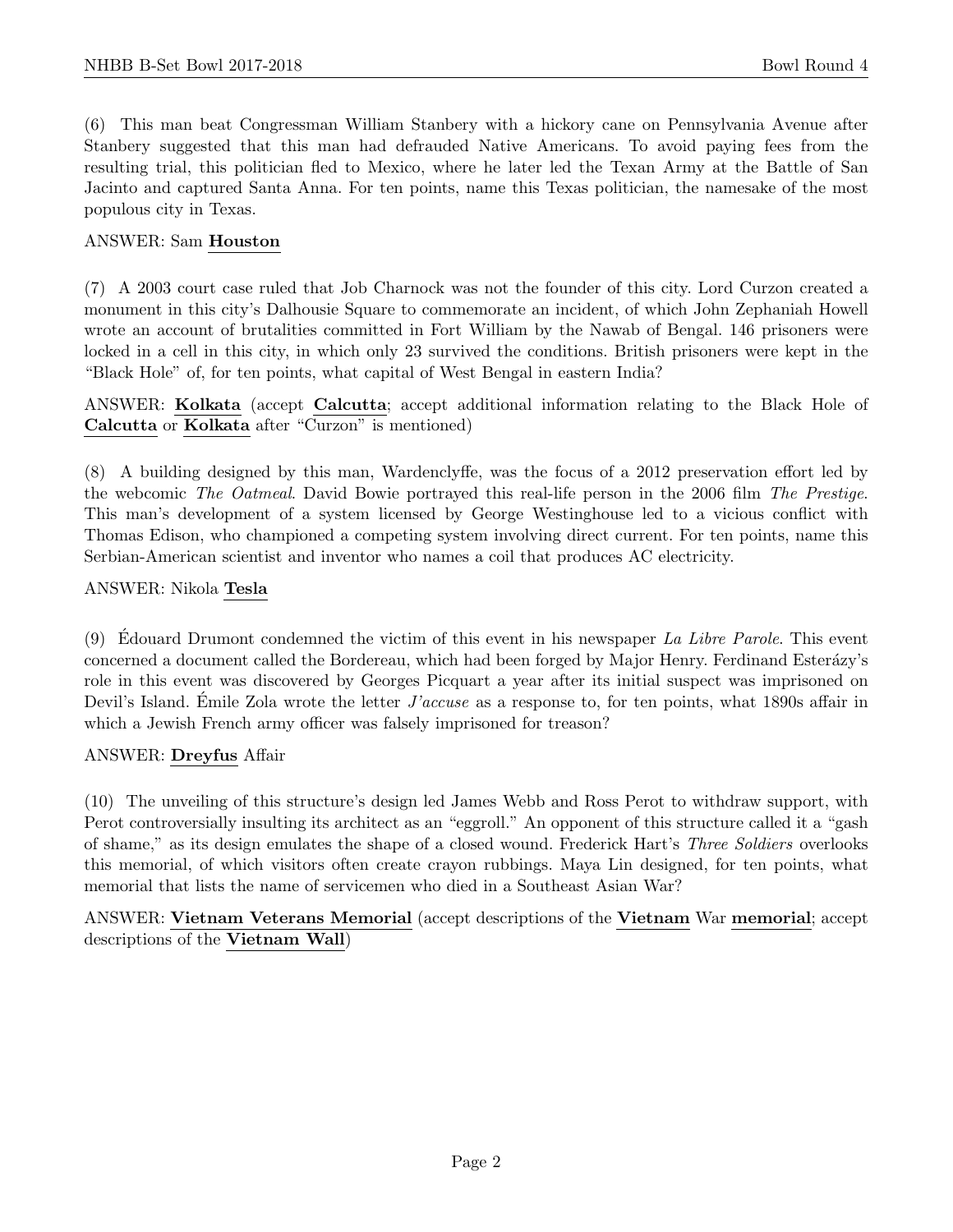# Second Quarter

(1) Description acceptable. A speech about Verres claims that people with this status could not be harmed if they proclaimed this status. Before being placed on trial, the Apostle Paul claimed this status to a centurion. John F. Kennedy noted that "two thousand years ago," this status was "the proudest boast" before comparing it to being "ein Berliner." Slaves could not hold this status unless freed. Women held only a minimal form of, for ten points, what legal status in an ancient Italian empire?

ANSWER: Roman citizenship (accept descriptions of being a citizen of Rome; prompt on "citizen(ship)"; prompt on "(being) Roman," but do not prompt on 'intermediate' answers such as "being a Roman male," "being a free Roman," etc.; accept civis Romanus sum, and prompt on civis)

BONUS: This Roman politician proclaimed the security of the statement "civis romanus sum," or "I am a Roman citizen," in his second pleading against Gaius Verres in 70 BC. After the death of Julius Caesar, this orator attacked Mark Antony in the Philippics.

#### ANSWER: Marcus Tullius Cicero

(2) A county in this colony was sued by James Maury in the Parson's Cause, which involved a dispute between this state's established Anglican clergy and its government. The defense in that case was led by a member of this colony's legislature, the House of Burgesses, who proclaimed "Give me liberty or give me death" in 1775. Patrick Henry was a politician from, for ten points, what American colony, the most populous before the Revolution, where the House of Burgesses met in Jamestown and Williamsburg?

#### ANSWER: Virginia

BONUS: A decade before declaring "Give me liberty or give me death!", Patrick Henry gave an impassioned speech in the House of Burgesses in favor of the Virginia Resolves, a response to this 1765 act of Parliament.

#### ANSWER: Stamp Act

(3) This site includes the Torreon tower, which was once used as an observatory, and a Popular District where commoners lived. The Huatana stone and the Room of the Three Windows at this site were dedicated to a sun god, Inti. This site is situated above the Urubamba River and was constructed as an estate for Pachacuti. Hiram Bingham studied, for ten points, what "lost city of the Incas?"

#### ANSWER: Machu Picchu

BONUS: Hiram Bingham's excavation of Machu Picchu was supported by this Ivy League university, where Bingham lectured.

#### ANSWER: Yale University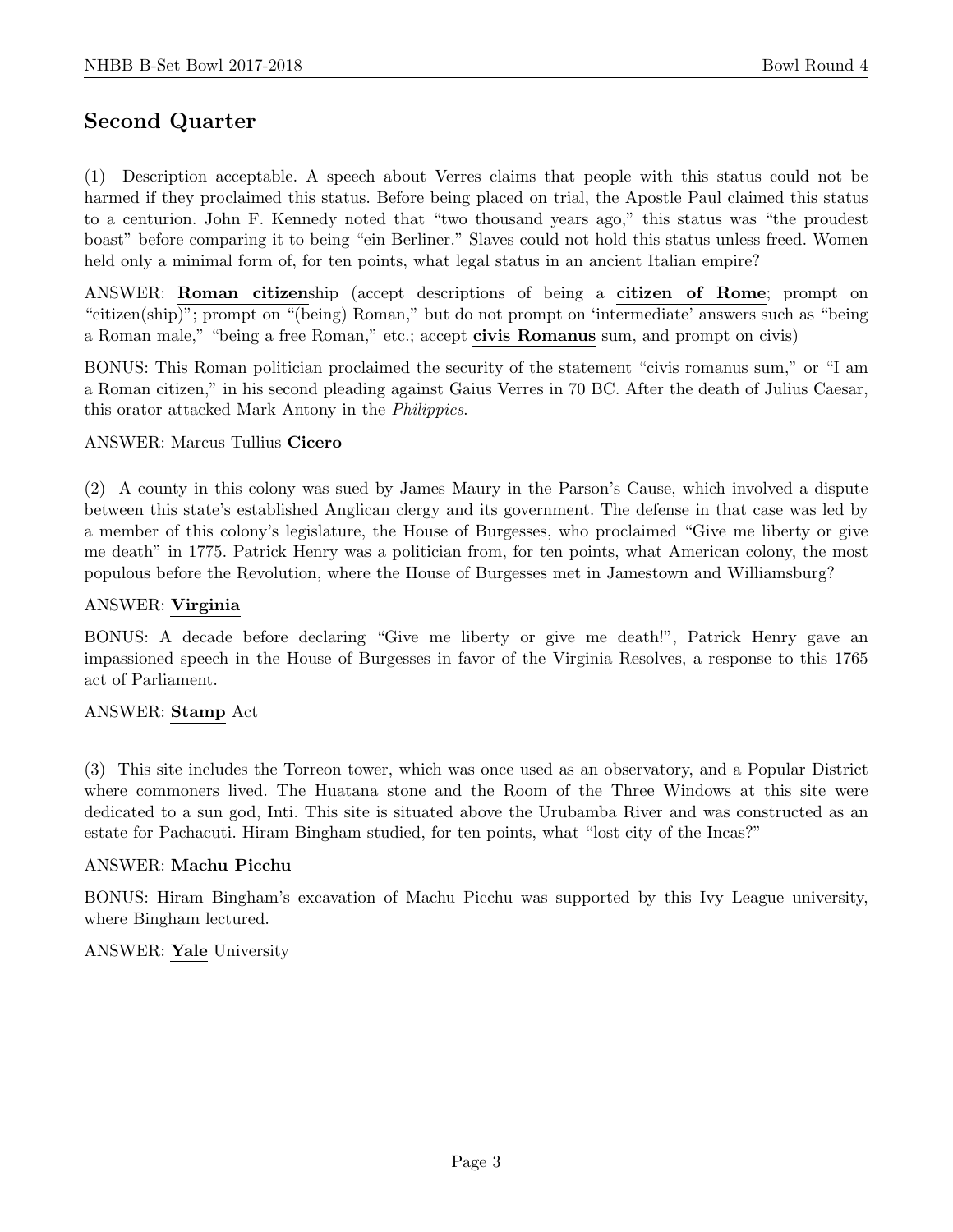(4) One of this empire's colonial holdings was a company co-founded by Carl Peters and opposed by the failed Abushiri Revolt. This empire, which seized a naval base at Tsingtao from the Chinese in 1898, sent the Panther gunboat to Morocco in a failed attempt to break the Entente Cordiale alliance of two of its rivals. For ten points, name this country that engaged in a naval arms race with Great Britain and signed the 1879 Dual Alliance with Austria-Hungary, an alliance that lasted until they lost World War I.

## ANSWER: Germany (or the German Empire)

BONUS: Germany's African colonial history includes its genocide of the Herero people in this modern-day country in southwest Africa.

## ANSWER: Namibia

(5) Charles Tyson Yerkes thwarted this man's efforts to build part of the London Underground through London United Tramways. This man founded New York's Metropolitan Club and orchestrated a business deal with Elbert Gary and William Henry Moore in 1901. This man created a coalition of bankers to mitigate the Panic of 1907; earlier, he allied with the Rothschilds to sell gold to replenish the US Treasury during the Panic of 1893. For ten points, name this American financier, the namesake of a bank that merged with Chase in 2000.

ANSWER: John Pierpont "J.P." Morgan, Sr.

BONUS: J.P. Morgan transformed this industry with the aforementioned merger of Judge Moore's company with one owned by Andrew Carnegie, creating the world's first billion-dollar business.

ANSWER: steel (accept any additional information, including US Steel)

(6) In 1962's Robinson v. California, the Supreme Court used this amendment to strike down a California law criminalizing narcotic addiction. Modern applications of this amendment often rely on the idea of "evolving standards of decency." Excessive bail is included in this amendment as an example of a prohibition found to violate "human dignity." 1972's Furman v. Georgia temporarily outlawed the death penalty by applying, for ten points, what Constitutional amendment that prohibits cruel and unusual punishment?

ANSWER: 8th Amendment to the US Constitution

BONUS: Roper v. Simmons cited the 8th Amendment while restricting the use of the death penalty for people with this characteristic. While the 26th Amendment expanded a certain right to more Americans, it did not expand that right to people with this characteristic. Description acceptable.

ANSWER: being younger than 18 years old (accept any description of being young, a minor, a juvenile, a child, etc.; accept being a teenager, despite the possible ambiguity that 19 presents)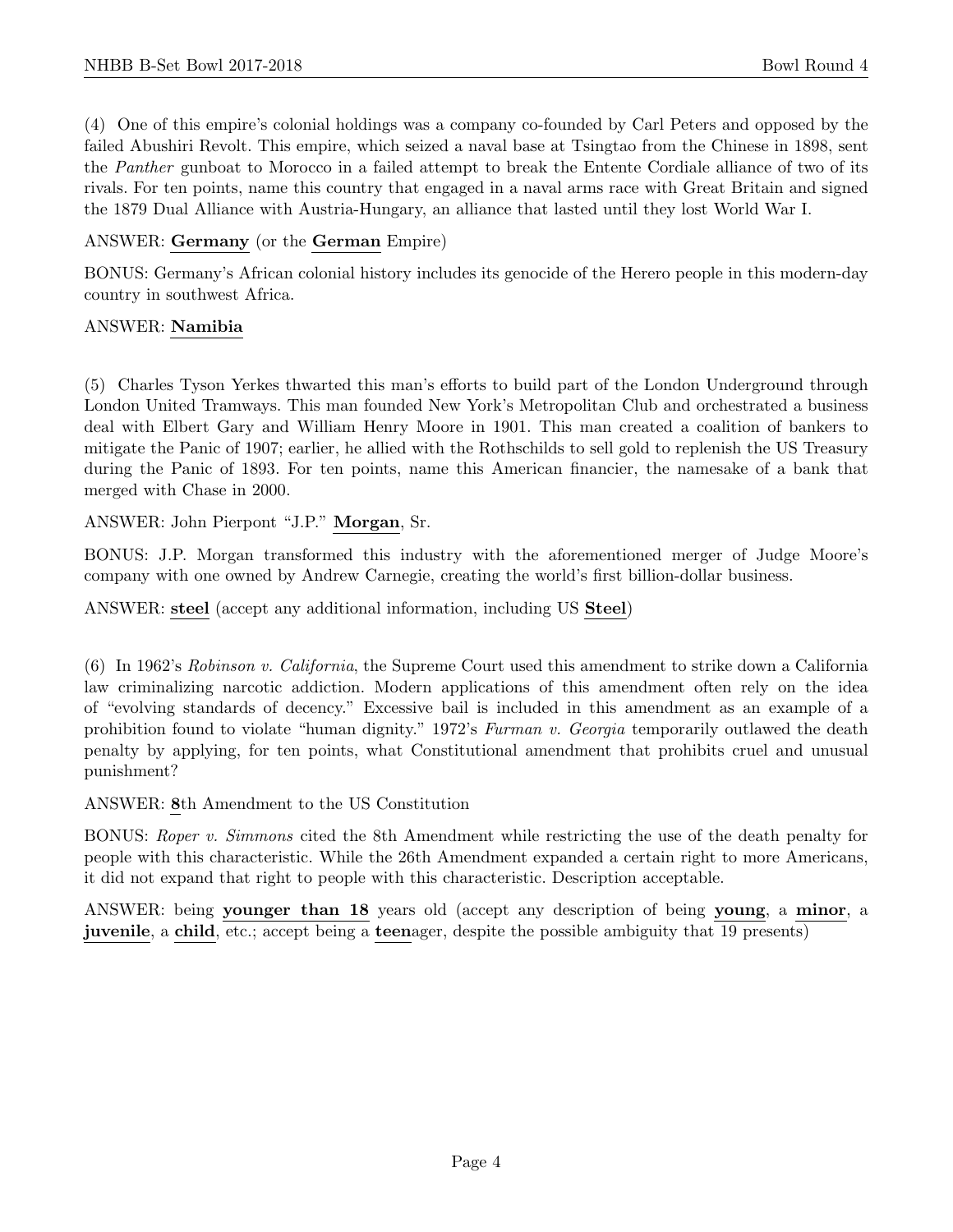(7) This location, which is called the "Six Grandfathers" by the Lakota, was seized in violation of the Treaty of Fort Laramie. The "fifth icon" of this location, Benjamin Elk, posed for photographs with thousands of tourists. Historian Doane Robinson suggested the granite pillars at the Needles for this project, but was convinced by Gutzon Borglum to use another site in the Black Hills. For ten points, name this South Dakota monument featuring the faces of four US presidents.

### ANSWER: Mount Rushmore National Monument

BONUS: Earlier in his career, Gutzon Borglum worked on a monument at what Georgia site that honors Confederate leaders and hosted a KKK revival?

#### ANSWER: Stone Mountain Park

(8) This man was disguised as a drunk flight attendant to avoid suspicion on a Bristol Britannia plane. A month earlier, as this man was getting off a bus in Buenos Aires, Peter Malkin and two other agents of Mossad tackled and abducted this man. Hannah Arendt wrote about the "banality of evil" as displayed by this man at his 1961 trial for war crimes in Jerusalem. For ten points, name this man who hid in Argentina for a decade before being executed for his role in orchestrating the Holocaust.

#### ANSWER: (Otto) Adolf Eichmann

BONUS: Eichmann's role in the Holocaust included devising a plan to deport Jews to this island in the Southern Hemisphere.

#### ANSWER: Madagascar Plan

## Third Quarter

The categories are  $\dots$ 

- 1. The Wild West
- 2. Divided Germany
- 3. British Canada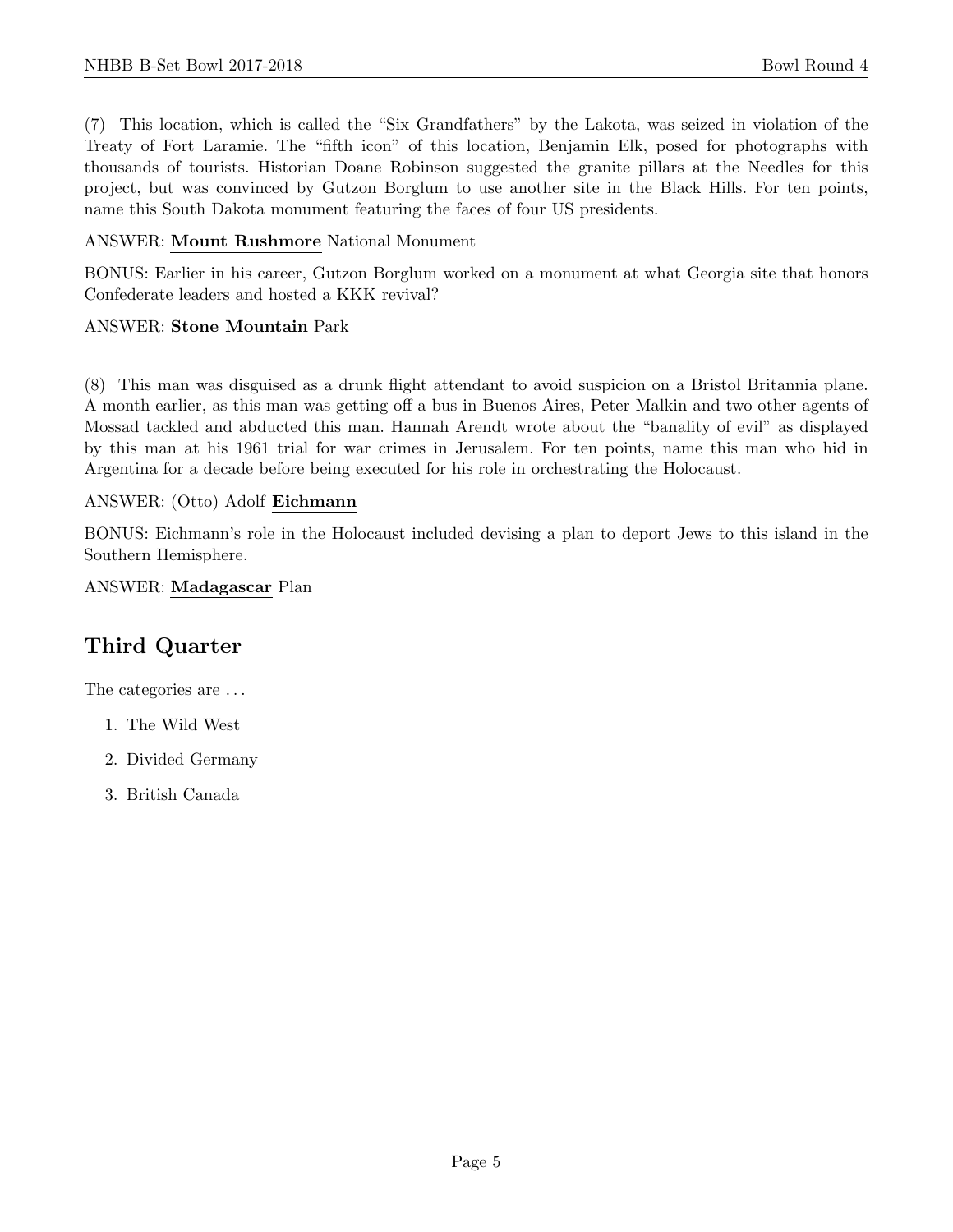The Wild West

Name the...

(1) Female sharpshooter and partner of Frank Butler, known as "Little Sure Shot."

## ANSWER: Annie Oakley

(2) Owner of the traveling Wild West Show that employed that sharpshooter, as well as Sitting Bull.

ANSWER: William Frederick Cody (accept Buffalo Bill Cody)

(3) Card game played by Wild Bill Hickok when he was shot dead, holding two pair.

ANSWER: five-card (stud) poker (accept five card stud; prompt on stud)

(4) Quick mail service that used mounted riders and survived less than two years until the telegraph's invention.

## ANSWER: Pony Express

(5) 1862 act that granted 160 acres of land to citizens willing to work and improve the land for five years.

## ANSWER: Homestead Act (or Bill or Law)

(6) State where the Gunfight at the OK Corral took place in Tombstone.

## ANSWER: Arizona

(7) "Coward" who shot and killed Jesse James in April 1882.

## ANSWER: Robert Ford

(8) Confederate leader whose guerrilla "Raiders," including Jesse James, raided Lawrence, Kansas in August 1863.

ANSWER: William Quantrill (accept Quantrill's Raiders)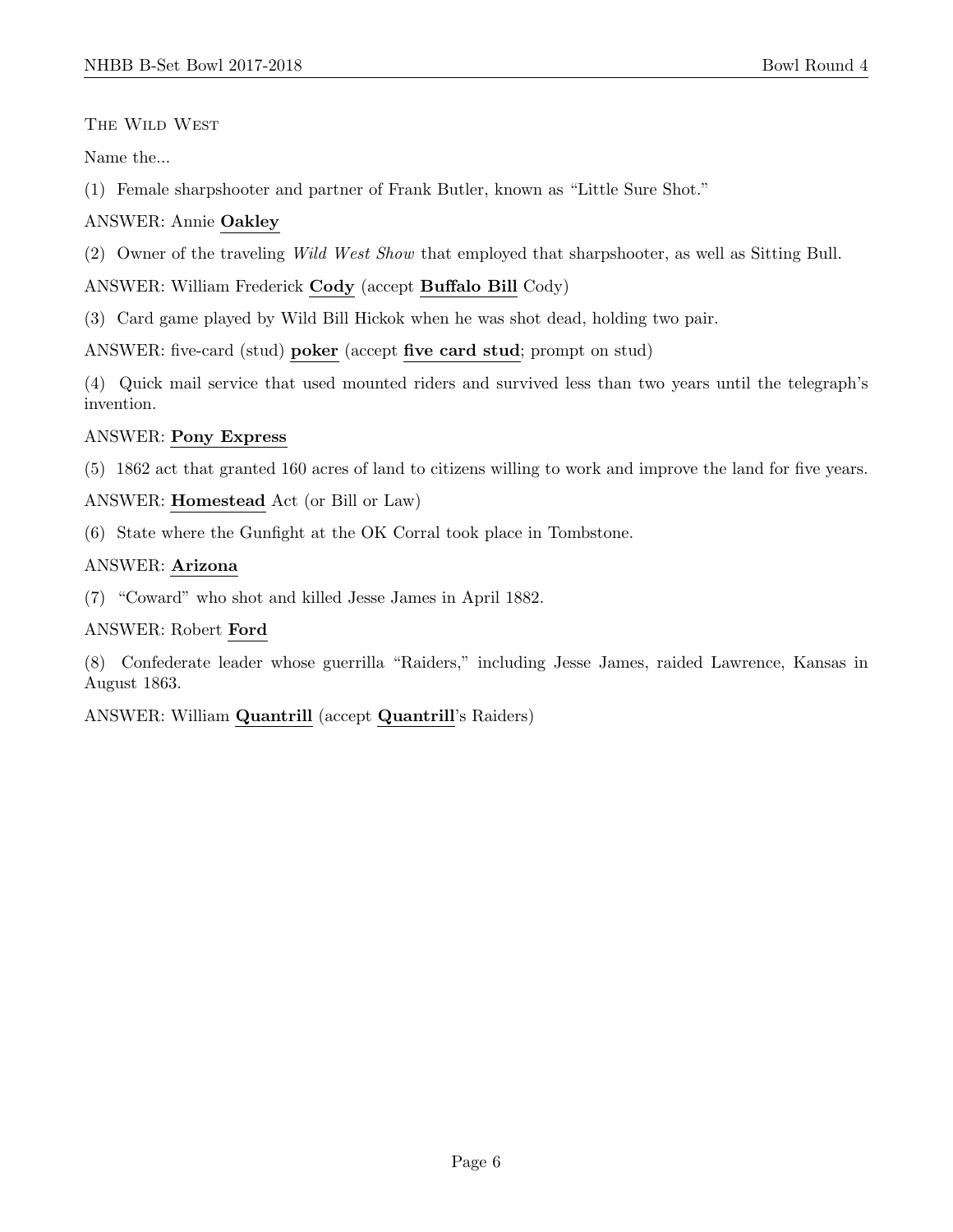## Divided Germany

Name the...

(1) Country that occupied East Germany during World War II under Joseph Stalin.

## ANSWER: Soviet Union (accept Union of Soviet Socialist Republics or USSR; accept CCCP; do not accept or prompt on Russia)

(2) Barrier that divided Germany's capital city starting in 1961.

## ANSWER: Berlin Wall (accept Anti-Fascist Protection Rampart)

(3) Allied method of supplying that city for 15 months in the late 1940s.

ANSWER: Berlin airlift (accept descriptions of airdropping supplies, flying supplies in, etc.)

(4) 1945 conference in Germany where the allies divided their control of West Germany.

#### ANSWER: Potsdam Conference

(5) City that served as West Germany's capital and base of government, while its lawful capital was divided in the East.

## ANSWER: Bonn

(6) Commodity that spiked in price in a namesake 1977 crisis, after which it was imported from Vietnam instead of Brazil.

### ANSWER: coffee crisis

(7) West German chancellor and advocate of Ostpolitik who resigned after his aide, Gunter Guillaume, was revealed to be an East German spy.

## ANSWER: Willy Brandt

(8) East German leader who implemented the New Economic System and was succeeded by Erich Honecker in the early 1970s.

## ANSWER: Walter Ulbricht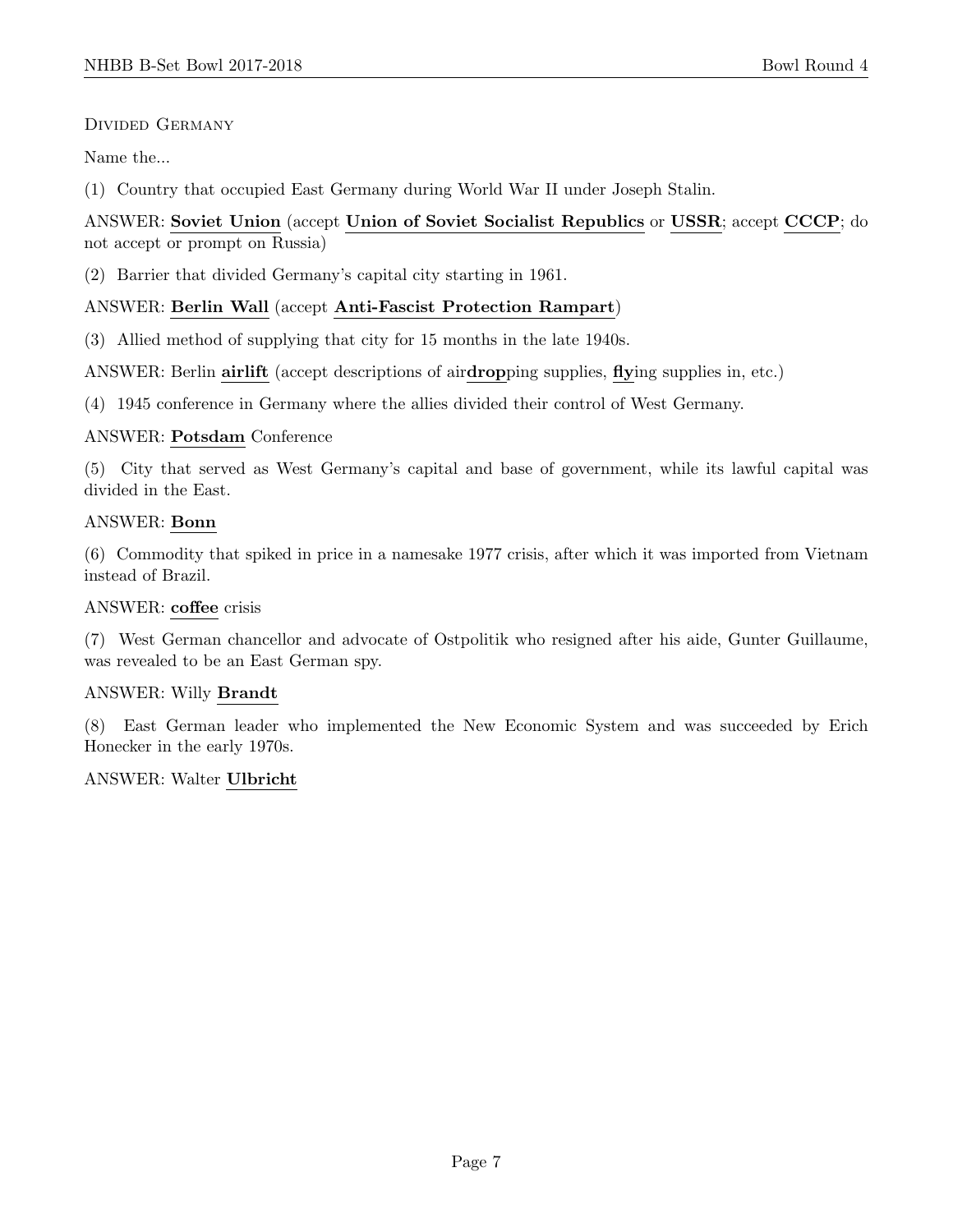#### BRITISH CANADA

Name the...

(1) Neighbor country whose Articles of Confederation allowed for the annexation of British Canada.

ANSWER: United States of America (accept USA; accept America)

(2) European rival country from whom Britain took Canada in the 1763 Treaty of Paris.

ANSWER: Kingdom of France

(3) War ended by the aforementioned 1763 Treaty of Paris.

#### ANSWER: Seven Years' War (accept French and Indian War)

(4) Collection of former British colonies, including Canada and Australia, led ceremonially by Queen Elizabeth.

#### ANSWER: Commonwealth of Nations

(5) Modern city fought over in the Battle of the Plains of Abraham.

#### ANSWER: Quebec City

(6) Commodity whose trade was fought over by the Hudson's Bay Company and coureurs de bois [coo-ror de bwa].

ANSWER: furs (accept fur trade, etc.)

(7) First Canadian Prime Minister, who took power after Britain granted semi-independence to Canada.

#### ANSWER: John Alexander Macdonald

(8) Man who led the 1837 Upper Canada Rebellion, or the later Canadian Prime Minister named after this man who feuded with Lord Byng.

ANSWER: William Lyon Mackenzie and/or William Lyon Mackenzie King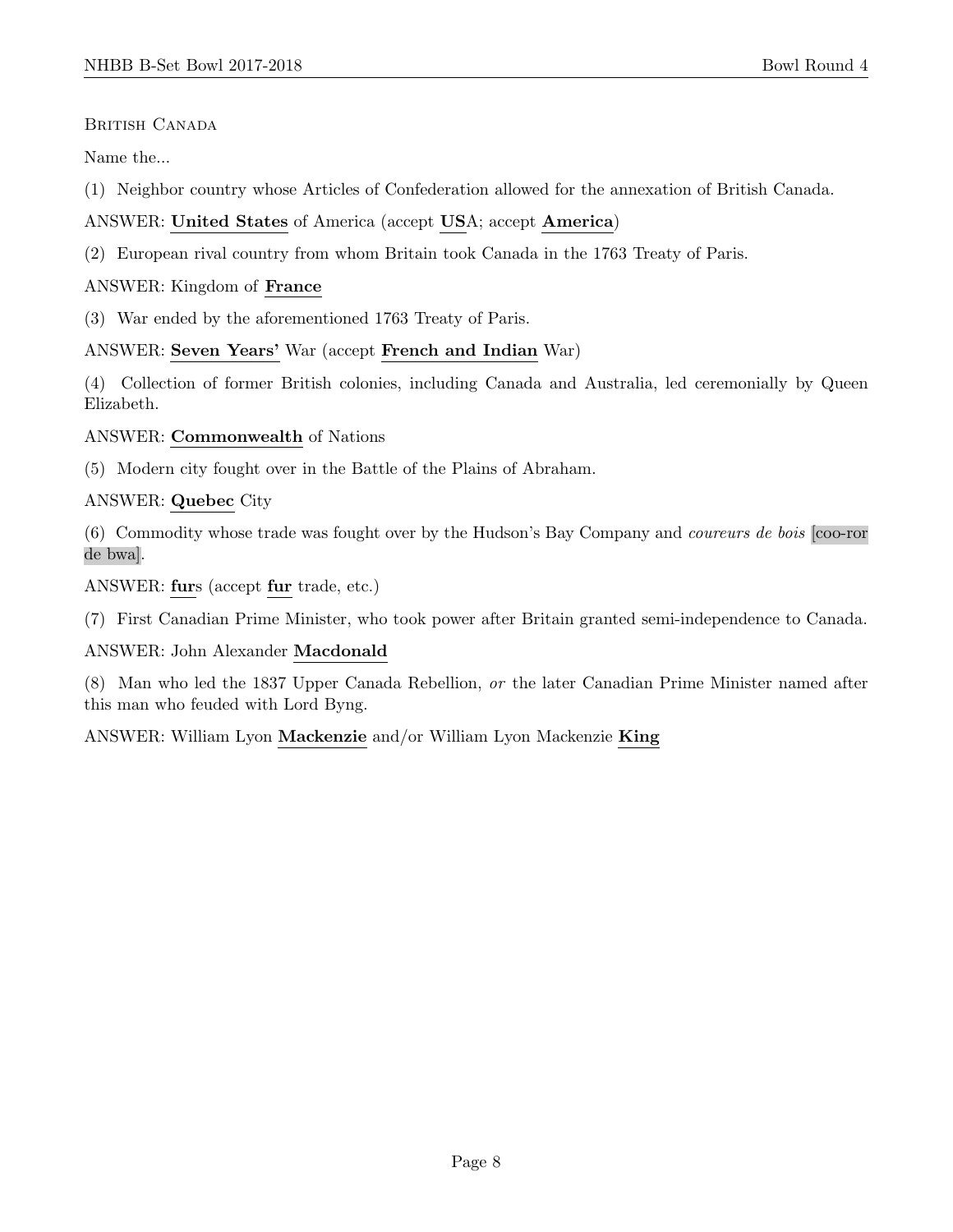# Fourth Quarter

(1) Near the end of a novel set in this country, two men reconcile when one gives the other a sympathy wreath for his dead wife and the other donates funds to build a new church. In a novel set in this country, the  $(+)$  Smales family migrates to their servant's village; that novel, July's People, includes Nadine Gordimer's prediction of a civil war and was once banned in Gauteng Province. The social activist (\*) Arthur Jarvis is murdered by Absalom Kumalo in this country in Alan Paton's Cry the Beloved Country. For ten points, name this country, where those novels were written during the Apartheid era.

ANSWER: Republic of South Africa

(2) Between his stints on the Supreme Court, Charles Evans Hughes served in this Cabinet position under Harding and Coolidge. In this position, Elihu Root helped design the 1901 (+) Platt Amendment, and another holder of this Cabinet position named John Hay formalized the Open Door Policy to keep trade with (\*) China balanced. Under Taft, a holder of this position promoted loans to countries in Latin America as part of "dollar diplomacy." For ten points, name this Cabinet position that oversees foreign policy.

ANSWER: Secretary of State (prompt on State)

 $(3)$  This ruler was imprisoned in the fortress of Küstrin and nearly executed after he attempted to flee with his boyhood friend Hans Hermann von Katte, but he was captured and forced to watch Katte's execution. This ruler constructed the  $(+)$  Sansouci [sahn-soosee] Palace and wrote the Anti-Machiavel, a work influenced by the ideals of Voltaire. This ruler invaded Silesia to begin the War of  $(*)$  Austrian Succession, and fought Maria Theresa of Austria again during the Seven Years War. For ten points, name this King of Prussia known as "the Great."

ANSWER: Frederick the Great (or Frederick II of Prussia)

(4) This musician's 1956 trip to Ghana and tours for the US State Department inspired an album he made with Dave Brubeck, The Real Ambassadors. This man called President Eisenhower "gutless" for being slow to support the  $(+)$  Little Rock Nine. According to legend, this man dropped his lyric sheet while recording "Heebie Jeebies," leading to an early instance of scat singing. This leader of the  $(*)$  Hot Five and Hot Seven sang about "trees" of green" and "red roses too" in another song. For ten points, name this jazz trumpeter, nicknamed "Satchmo," who sang "What a Wonderful World."

## ANSWER: Louis Armstrong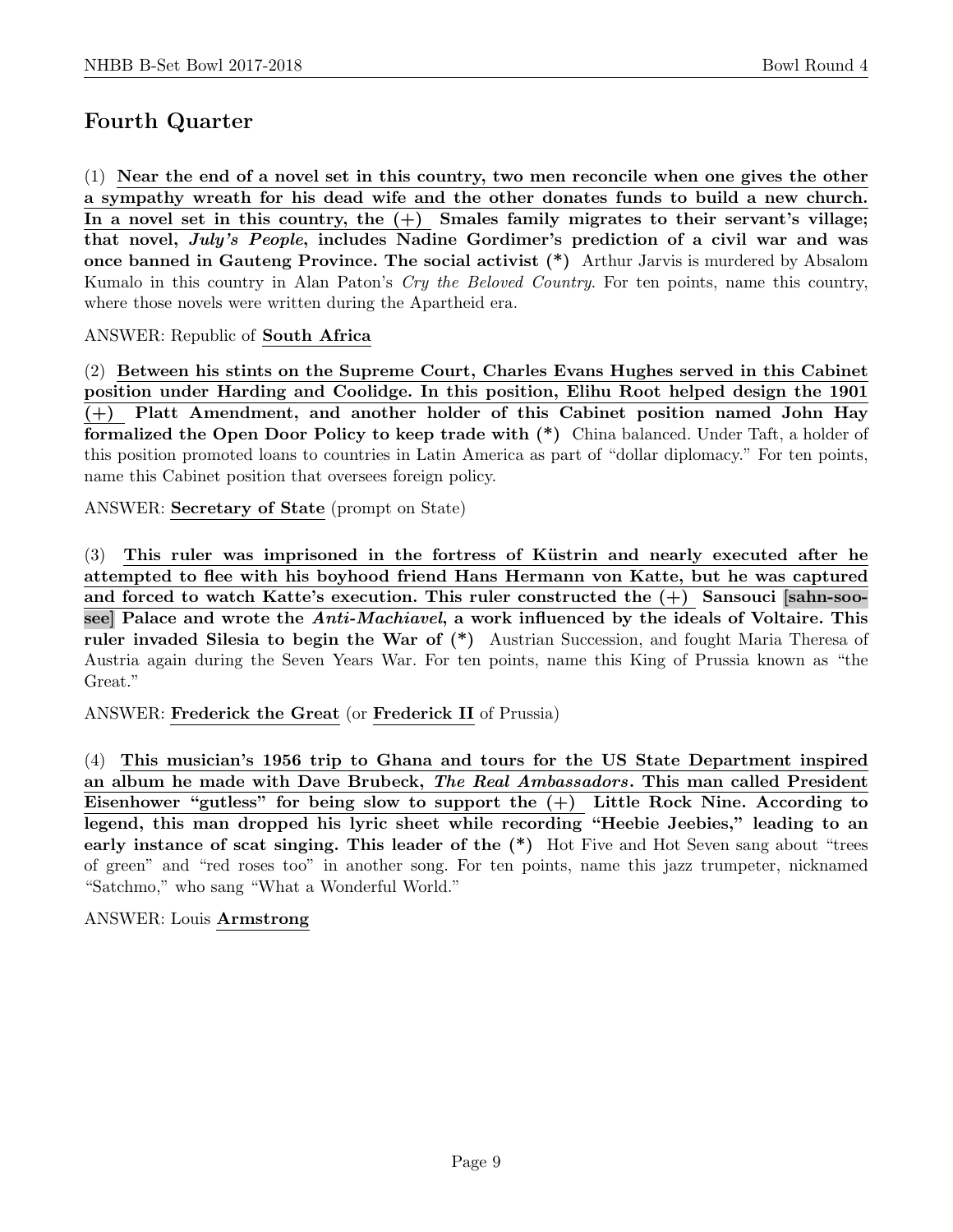$(5)$  Description acceptable. During this event, a series of defenses called *fleches* [fleshes] were built by Pyotr Bagration, who commanded the left wing under Mikhail Kutuzov. This event, whose casualties were  $(+)$  graphed by Charles Joseph Minard, resulted in its defenders setting fire to their own capital after their loss at the Battle of (\*) Borodino. A refusal to join the Continental System triggered, for ten points, what 1812 military campaign in which a French emperor conquered, but could not hold, Moscow?

ANSWER: French invasion of Russia (all three parts required, prompt on partial answers. Accept Napoleon Bonaparte, Napoleon I, and/or the Grande Armee in place of French; accept equivalent terms like attack in place of invasion; accept Alexander I in place of Russia. Accept 1812 in place of French or Russia before "1812" is mentioned. Accept Battle of Borodino before it is mentioned.)

(6) This man engineered a worker's cult around mangoes that lasted for one and a half years. This leader advised people to bang pots and pans in his  $(+)$  Four Pests campaign; the resulting loss of sparrows caused a boom in the locust population. This leader baited anti-regime intellectuals with a brief period of liberalization known as the (\*) Hundred Flowers Campaign. Lin Biao and Zhou Enlai advised, for ten points, what the author of the Little Red Book and founder of the People's Republic of China?

ANSWER: Mao Zedong (or Mao Tse-tung)

(7) The terms of this legislation were debated by delegates from nine southern states in the Nashville Convention. By the terms of this legislation, Texas gave up claims to western lands in exchange for trading off ten million dollars of debt. In this legislation,  $(+)$  California was admitted as a free state, but the New Mexico and Utah Territories were established under (\*) popular sovereignty. For ten points, name this deal brokered by Henry Clay and Stephen Douglas that many historians believe postponed the Civil War for a decade.

## ANSWER: Compromise of 1850

(8) A military dictator of this country was famed for making civil servants who were late to work do squat-jumps; that leader won an election as the head of the All Progressives' Congress with support from this country's  $(+)$  Hausa ethnic group. This country was once led by Goodluck Jonathan, who lost the aforementioned election after being criticized for his weak response to a terrorist group led by  $(*)$  Abubakar Shekau. For ten points, name this African country currently led by Muhammadu Buhari from the city of Abuja, the home country of Boko Haram.

ANSWER: Federal Republic of Nigeria